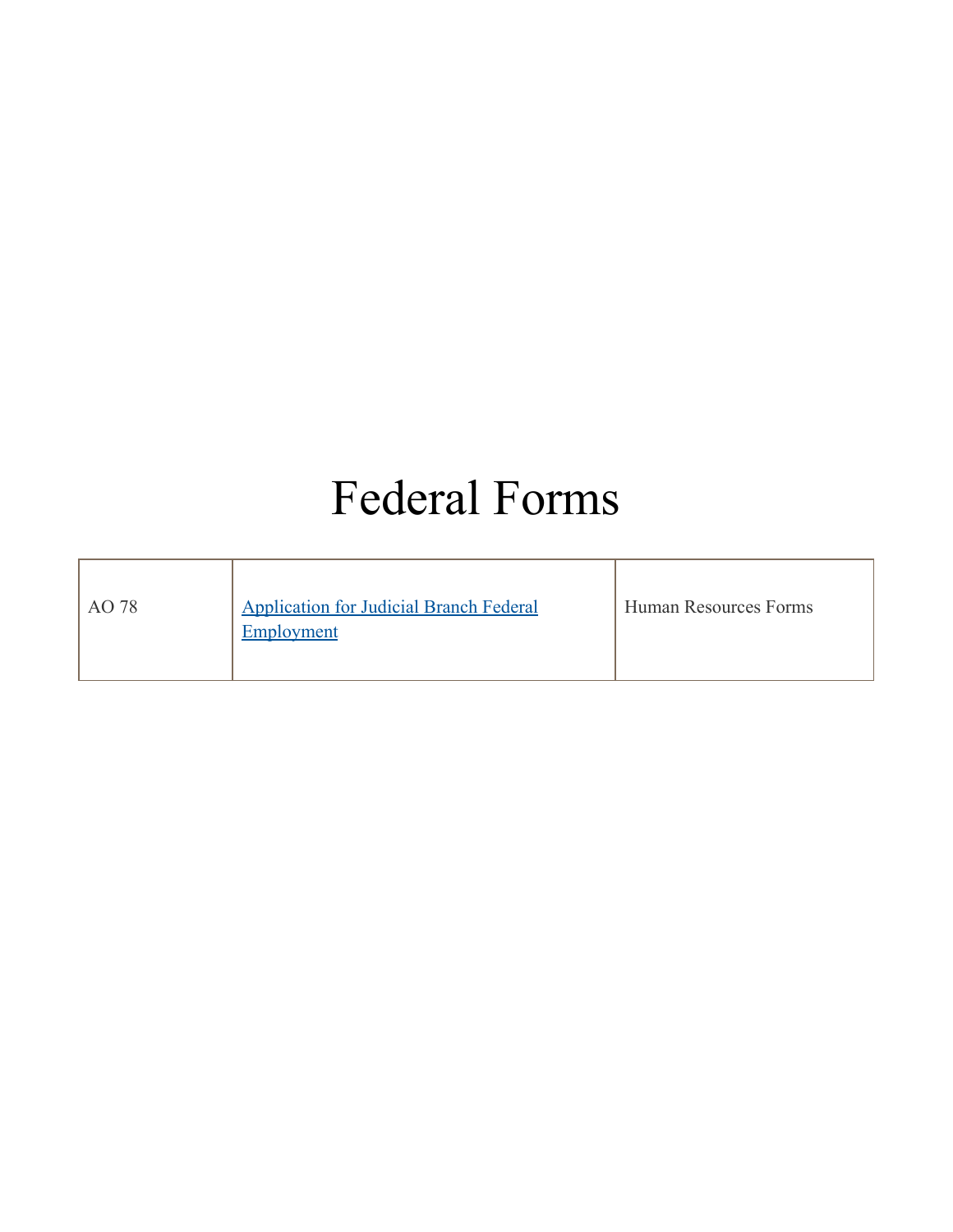| AO 83         | <b>Summons in a Criminal Case</b>                                                                                  | Law Enforcement, Grand Jury,<br>and Prosecution Forms |
|---------------|--------------------------------------------------------------------------------------------------------------------|-------------------------------------------------------|
| AO 85         | Notice, Consent, and Reference of a Civil<br><b>Action to a Magistrate Judge</b>                                   | Civil Forms                                           |
| <b>AO 85A</b> | Notice, Consent, and Reference of a Dispositive<br>Motion to a Magistrate Judge                                    | Civil Forms                                           |
| <b>AO 86A</b> | <b>Consent to Proceed Before a Magistrate Judge</b><br>in a Misdemeanor Case                                       | Defendant Consent and Waiver<br>Forms                 |
| AO 88         | Subpoena to Appear and Testify at a Hearing or<br>Trial in a Civil Action                                          | Notice of Lawsuit, Summons,<br>Subpoena               |
| <b>AO 88A</b> | Subpoena to Testify at a Deposition in a Civil<br><b>Action</b>                                                    | Notice of Lawsuit, Summons,<br>Subpoena               |
| <b>AO 88B</b> | Subpoena to Produce Documents, Information,<br>or Objects or to Permit Inspection of Premises<br>in a Civil Action | Notice of Lawsuit, Summons,<br>Subpoena               |
| AO 89         | Subpoena to Testify at a Hearing or Trial in a<br><b>Criminal Case</b>                                             | Subpoena Forms                                        |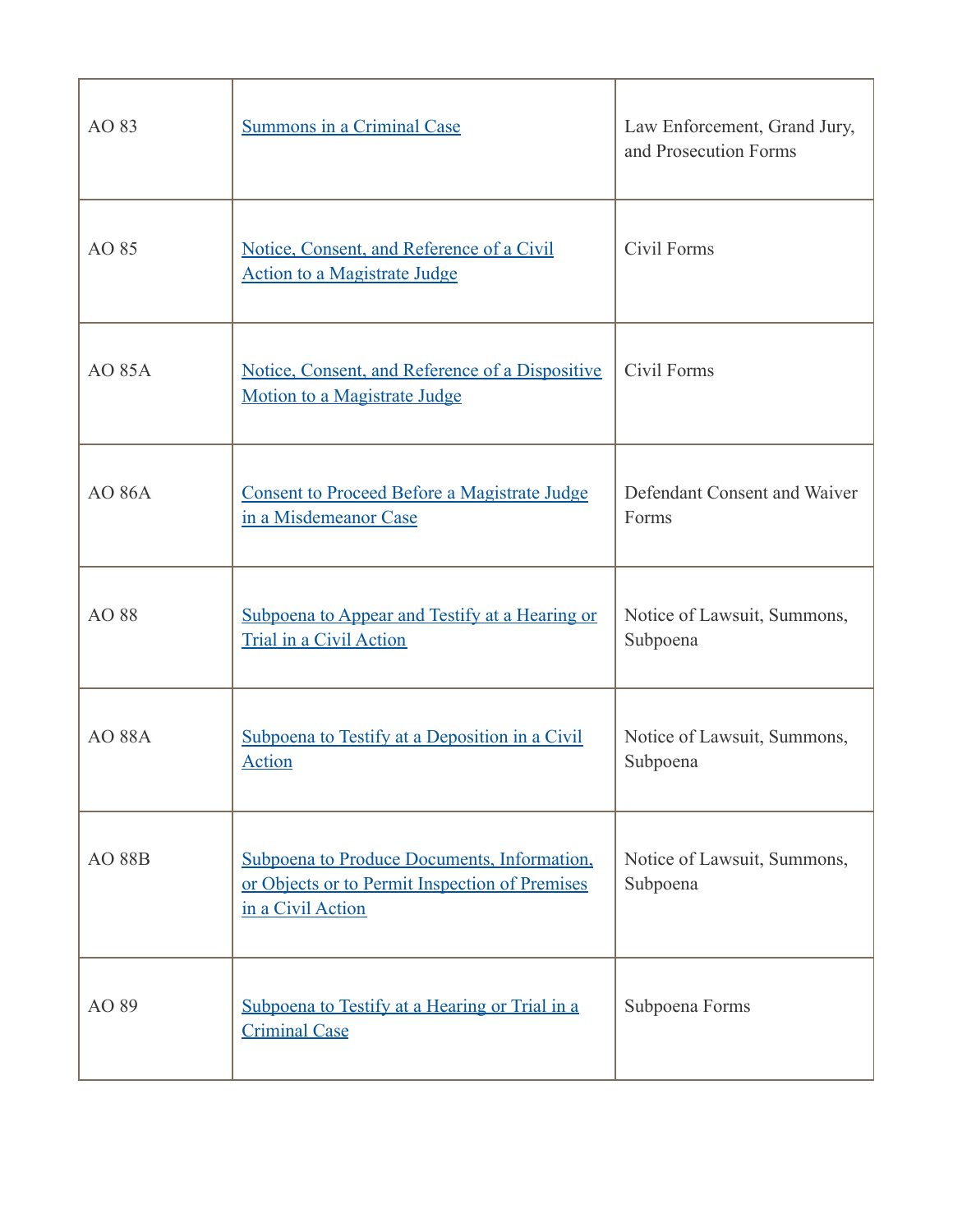| <b>AO 89B</b>  | Subpoena to Produce Documents, Information,<br>or Objects in a Criminal Case                           | Criminal Forms                          |
|----------------|--------------------------------------------------------------------------------------------------------|-----------------------------------------|
| AO 239         | <b>Application to Proceed in District Court</b><br><b>Without Prepaying Fees or Costs (Long Form)</b>  | Fee Waiver Application Forms            |
| AO 240         | <b>Application to Proceed in District Court</b><br><b>Without Prepaying Fees or Costs (Short Form)</b> | Fee Waiver Application Forms            |
| <b>AO 240A</b> | <b>Order to Proceed Without Prepaying Fees or</b><br>Costs                                             | Fee Waiver Application Forms            |
| AO 241         | Petition for Writ of Habeas Corpus Under 28<br><u>U.S.C. § 2254</u>                                    | Civil Forms                             |
| AO 242         | Petition for a Writ of Habeas Corpus Under 28<br><u>U.S.C. § 2241</u>                                  | Civil Forms                             |
| AO 243         | Motion to Vacate/Set Aside Sentence (Motion<br><u>Under 28 U.S.C. § 2255)</u>                          | Civil Forms                             |
| AO 440         | Summons in a Civil Action                                                                              | Notice of Lawsuit, Summons,<br>Subpoena |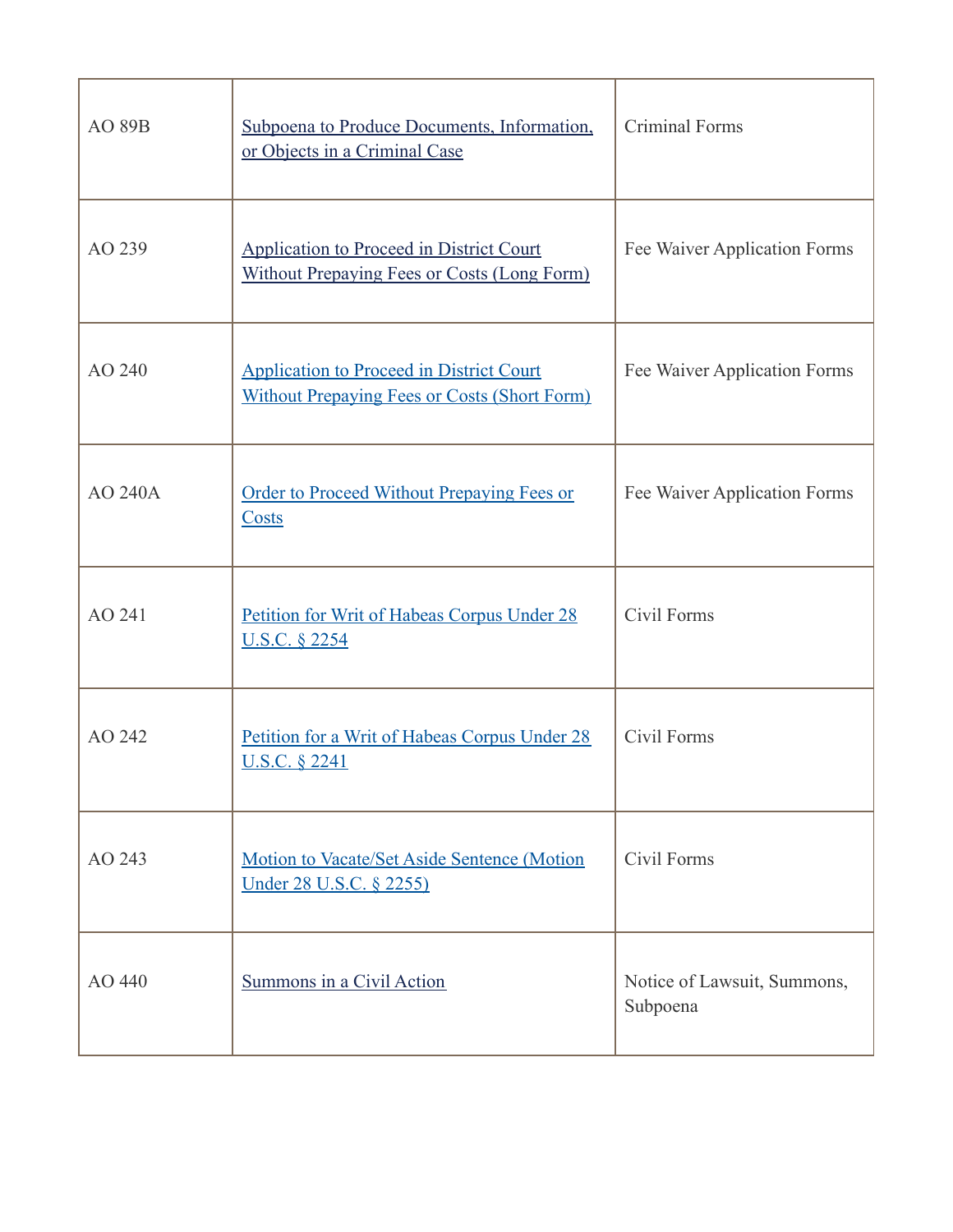| AO441     | <b>Summons on Third-Party Complaint</b>                                                                | Notice of Lawsuit, Summons,<br>Subpoena |
|-----------|--------------------------------------------------------------------------------------------------------|-----------------------------------------|
| Pro Se 4  | <b>Complaint for a Civil Case Alleging Breach of</b><br>Contract                                       | Civil Pro Se Forms                      |
| Pro Se 5  | <b>Complaint for a Civil Case Alleging Negligence</b>                                                  | Civil Pro Se Forms                      |
| Pro Se 6  | Complaint for a Civil Case Alleging that the<br>Defendant Owes the Plaintiff a Sum of Money            | Civil Pro Se Forms                      |
| Pro Se 7  | <b>Complaint for Employment Discrimination</b>                                                         | Civil Pro Se Forms                      |
| Pro Se 8  | <b>Complaint for Violations of Fair Labor</b><br><b>Standards</b>                                      | Civil Pro Se Forms                      |
| Pro Se 9  | <b>Complaint for Specific Performance or</b><br>Damages Based on a Contract to Convey Real<br>Property | Civil Pro Se Forms                      |
| Pro Se 10 | <b>Complaint for the Conversion of Property</b>                                                        | Civil Pro Se Forms                      |
| Pro Se 11 | <b>Third Party Complaint</b>                                                                           | Civil Pro Se Forms                      |